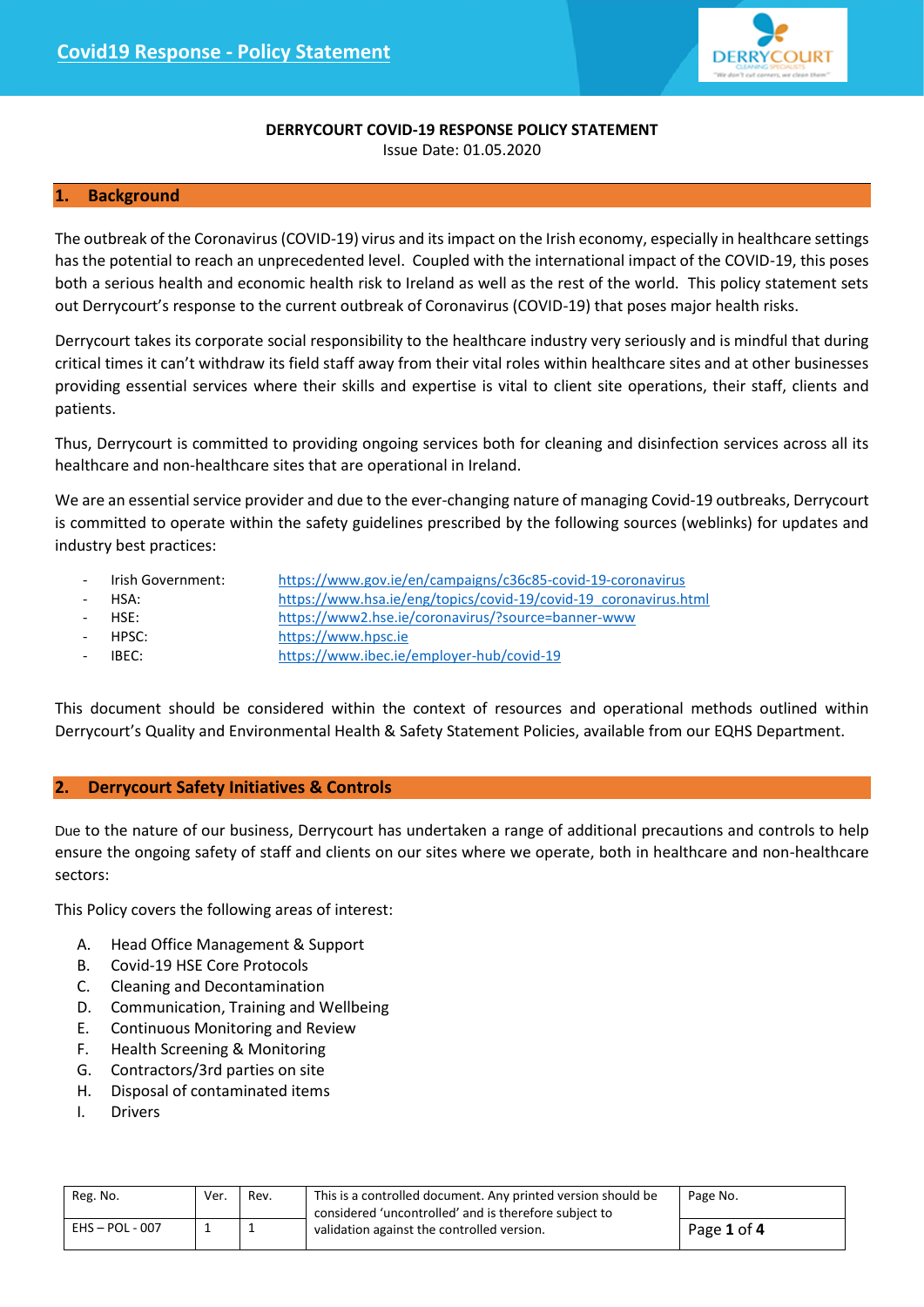

## **A. Head Office Management & Support**

- **Derrycourt established a Covid19 Task Team from the outset of notification of the virus:** This is made up of senior managers who direct and support business operations and needs of clients to meet the challenges posed by Covid19 in a 'safe as possible' manner.
- **Head Office:** The team is small and the office space in Dublin is self-contained and not shared with any other organisations. Wider contact with others during working hours is therefore extremely low and only within the context of being an "essential worker" when providing cleaning and disinfection services
- **Working from home**: All Head Office management and support staff, including Site Area Managers work remotely from home and only attend sites as essential workers where the need is risk assessed and deemed necessary. Our IT functionality allow for secure remote working to support this process.
- **The Quality Auditing function** is suspended during government "lock-down" periods to provide greater focus on Environmental Health & Safety support and to remove any risk of possible transfer/exposure to Covid19 across client sites due to auditor visits. However, Audit requests from customers will be carried out only where it is safe to do so and with the agreement of the client.
- **Return To Work:** We conduct RTW Risk Assessments for Head Office to inform and implement operational safety arrangements for staff and clients who may work/visit the site. This includes coordinating pre, during and post lock-down requirements.
- **We recognise that people need to be comfortable with their own decisions** and at no point will Derrycourt pressure staff to attend meetings or events if they are unwell or have concerns around travel/being in public spaces. However, we urge everyone engaged in Derrycourt's business to take all necessary personal precautions over and above any decisions and advice provided by management or that of the Health Service Executive (HSE).

#### **B. Covid-19 HSE Core Protocols**

- **Derrycourt drives awareness and adherence** to HSE guidance on Covid-19 best practices, and includes increased focus on Hand-Hygiene, Cough & Sneezing etiquette, Social Distancing protocols and Personal Protective Equipment (PPE).
- **Hand Washing:** Stringent hand washing is promoted through training, onsite signage and monitoring by management and is done in accordance with hand hygiene guidance from the WHO and HSE. Gel/alcohol sanitisers are provided in high traffic areas and all are advised not to touch their face, eyes, nose or mouth with unclean hands.
- **Social Distancing Protocols:** Measures are taken to reduce the number of persons in any work areas to comply with the 2-metre (6.5 foot) gap recommended by the HSE. We review work schedules including start & finish times/shift patterns and support working from home (IT) arrangements. Reduced number of workers on site or in a common area at any one time. Making effective use of Calls or Conference calls instead of face to face meetings with clients and/or staff. Social distancing is also promoted at work for informal settings like bus shelters, canteen areas and smoking areas.
- **Cough/Sneezing etiquette:** Staff are informed and regularly reminded to catch coughs and sneezes in tissues to avoid touching face, eyes, nose or mouth with unclean hands. Tissues are made available throughout the workplace and encouraged on client work sites.
- **PPE - Wearing of Personal Protective Equipment:** HSE guidance on the use of PPE to protect against COVID-19 is always followed for both healthcare and non-healthcare settings. This includes a range of equipment like gloves, aprons, gowns, face shields, Tyvek suits and surgical/FFP2 masks. They are used in accordance with Risk Assessments/Method Statements and includes cleaning and decontamination work. An adequate supply of these is provided on client sites. Staff are trained on how to use and wear PPE correctly to reduce contamination and how to dispose of them safely. Hand washing and/or use of alcohol based disinfectant rub before and after use is recommended in addition to normal hand hygiene measures. Staff are advised to always check PPE has no rips/tears and that they are not heavily soiled to remain effective and never to reuse PPE unless trained on proper disinfection techniques.

| Reg. No.          | Ver. | Rev. | This is a controlled document. Any printed version should be<br>considered 'uncontrolled' and is therefore subject to | Page No.    |
|-------------------|------|------|-----------------------------------------------------------------------------------------------------------------------|-------------|
| $EHS - POL - 007$ |      |      | validation against the controlled version.                                                                            | Page 2 of 4 |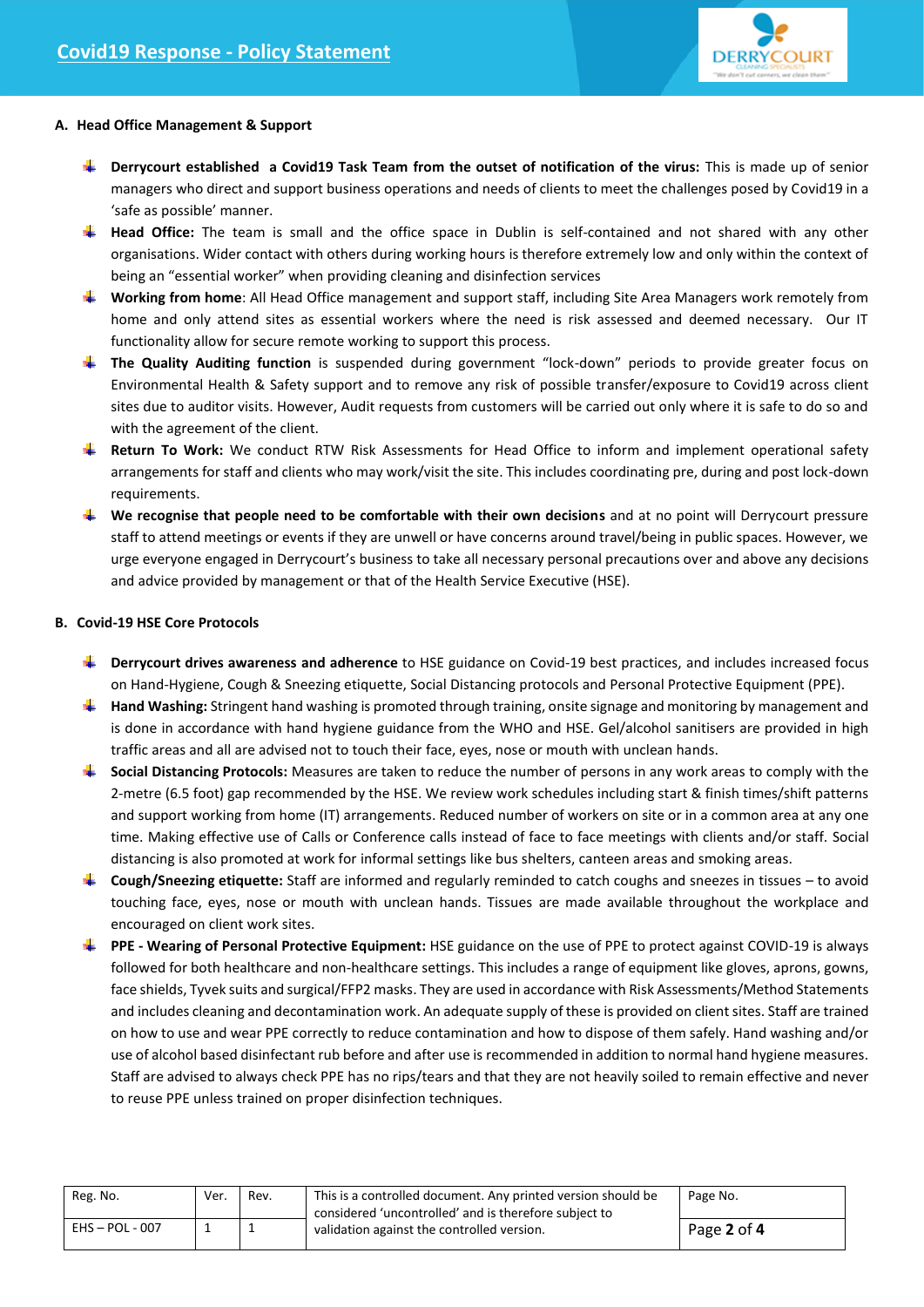

## **C. Cleaning and Decontamination**

- **Cleaning:** Frequently cleaning and disinfecting objects and surfaces that are touched regularly particularly in areas of high use such as door/cabinet handles, elevator buttons, handrails, faucets, kitchen appliances, toilets, vending machines, common switches, reception area seating, canteen tables, etc, using appropriate cleaning products and methods (refer to method statements). Regular vacuuming of lobbies and main hallways. Regular cleaning/disinfecting of hard floor surfaces.
- **Disinfection Protocols:** We comply with our Infection Control Manual and apply HSE Clinical environment infection prevention standards for Covid19 (see www.hspc.ie) guidelines; Additionally, we apply 3 levels of disinfection depending on site agreed requirements ; (1) precautionary cleaning and sanitising of high touch-point surfaces ; (2) cleaning and decontamination of droplet contaminated environments/surfaces of suspected or confirmed Covid-19 cases with disinfection sprays/wipes or a chorine based disinfectant solution (3) apply intensive decontamination via H202 (Hydrogen peroxide) or Ecostatic disinfectants through 'Fogging' of confirmed cases target areas/pathways.

## **D. Communication, Training & Wellbeing**

- **Proactive communication with clients:** To aid their awareness and deployment of HSE guidelines and for Covid19 cleaning and decontamination solutions and Covid19 Return To Work preparations. Using communications via site noticeboards, staff mailings, posters and signage, website and LinkedIn updates, eBulletin newsletters and client flyers.
- **Proactive communication with staff:** we issue regular communications with all staff in relation to COVID-19 requirements. This is initiated at the start of the pandemic. Communications vary from reinforcement of HSE guidelines to all staff to guidelines to specific staff working with specialist clients where their requirements may vary.
- **Increased focus on training interventions:** BICS Infection Controls, Online Covid19 Awareness, guidelines on Covid19 PPE, Covid19 Risks and Method Statements. Using on-site training or Tool Box Talks(applying social distancing guidelines), but with most done via on-line courses and remote learning initiatives.
- **Management Training & Updates:** we regularly update our managers in relation to any changes to PPE requirements in specific areas as well as refresher training in relation to the impact of COVID-19 in relation the Safety, Health and Welfare requirements of both staff and management. It is vital for our management to be vigilant during this time.
- **Mental & Physical Health** Management will promote mental health & wellbeing awareness to staff during the Coronavirus outbreak and will offer whatever support they can to help. Ensuring staff are engaged through regular contact, doing work from home risk assessments, providing advice on physical and mental wellbeing techniques and provision of Occupational Health Medical support through special Covid19 services provided by MedMark (where escalated).

## **E. Continuous Monitoring and Review**

- **Derrycourt will frequently monitor the situation** as nationally reported by the Health Service Executive (HSE) and Health Protection Surveillance Centre [\(https://www.hpsc.ie\)](https://www.hpsc.ie/) and other reputable information sources internationally and will use this to inform any subsequent reaction to this policy.
- **Revisions to management tools and controls:** These are reviewed to include pandemic/virus measures within Risk Assessment Controls ; Method Statements ; PPE Guidelines and Training Materials
- **Prioritising of resources** to Healthcare and essential services by re-assigning staff where available, where skills allow and only if fully supported by staff.
- **Monitoring site adherence** to HSE and HIQA sanctioned Viral Outbreak Management practices in so far as it affects cleaning and decontamination requirements to keep Operatives safe (e.g. PPE supply)

| Reg. No.          | Ver. | Rev. | This is a controlled document. Any printed version should be<br>considered 'uncontrolled' and is therefore subject to<br>validation against the controlled version. | Page No.    |
|-------------------|------|------|---------------------------------------------------------------------------------------------------------------------------------------------------------------------|-------------|
| $EHS - POL - 007$ |      |      |                                                                                                                                                                     | Page 3 of 4 |